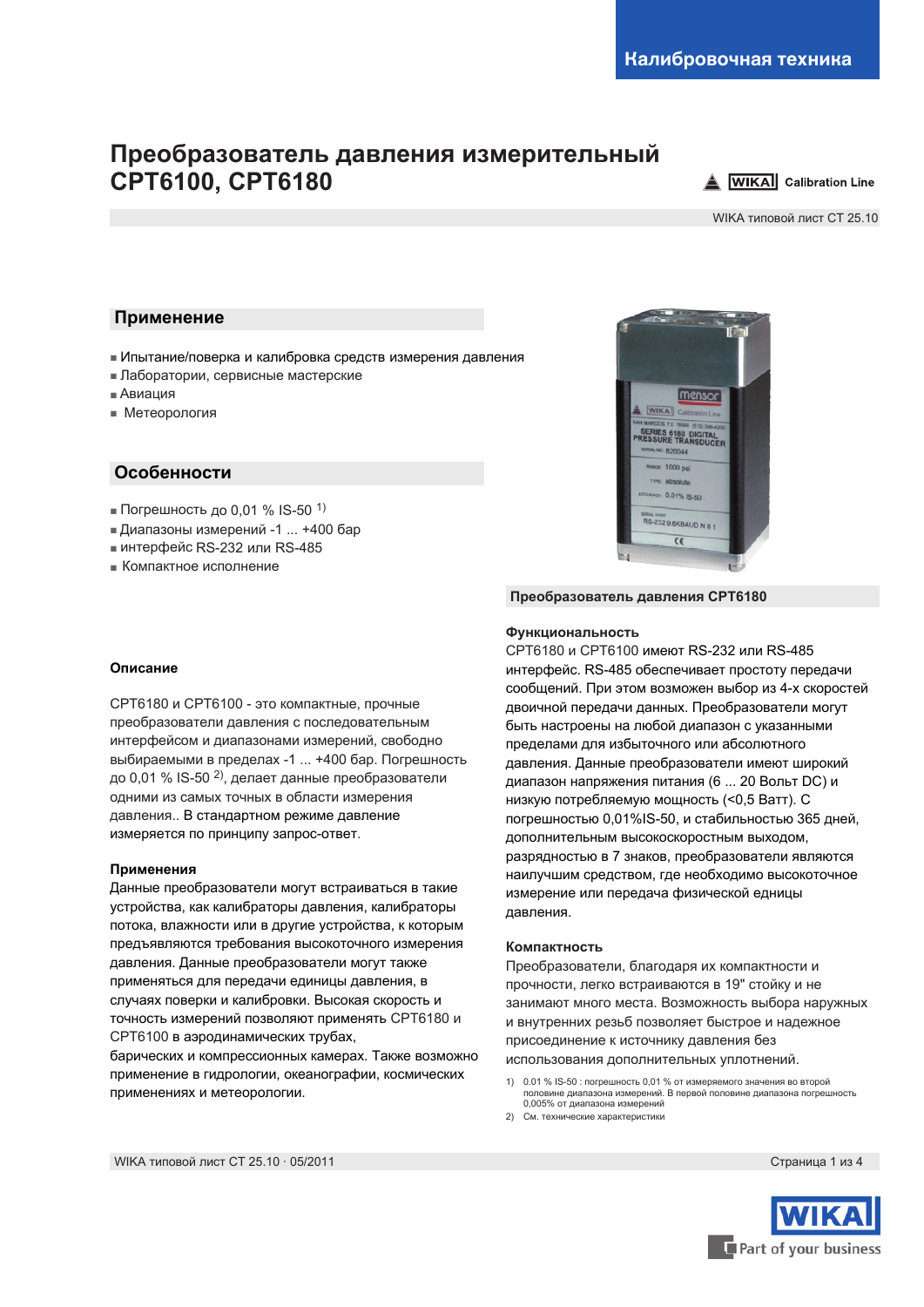# **Размеры в мм**





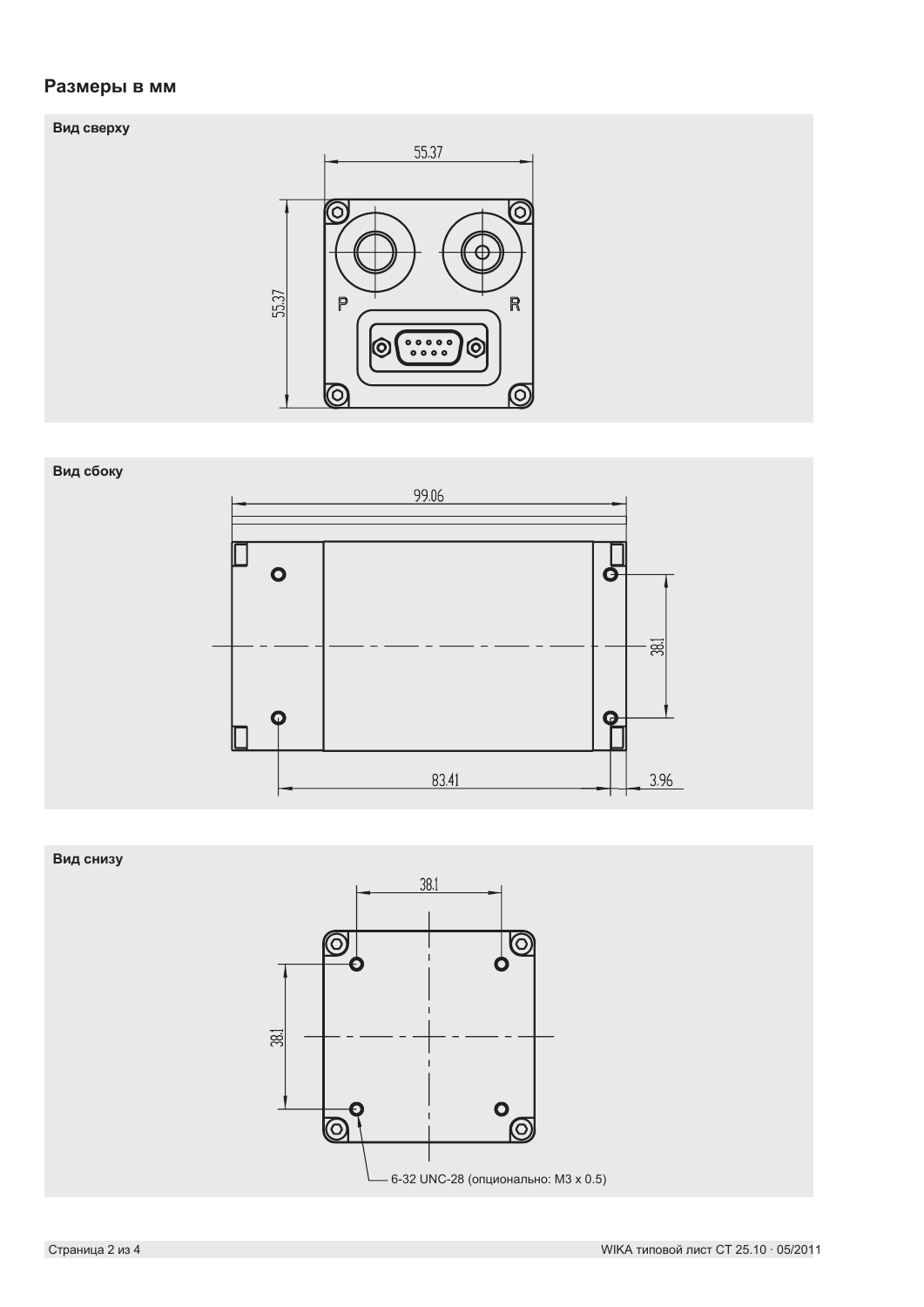| Технические характеристики            |                   | <b>CPT6100</b>                                                                                                                                                                                                                                                                                                                                                                                                                                                                                                                  | <b>CPT6180</b>                    |
|---------------------------------------|-------------------|---------------------------------------------------------------------------------------------------------------------------------------------------------------------------------------------------------------------------------------------------------------------------------------------------------------------------------------------------------------------------------------------------------------------------------------------------------------------------------------------------------------------------------|-----------------------------------|
| Погрешность                           |                   | $\pm$ 0,01 % диапазона измерений 1)                                                                                                                                                                                                                                                                                                                                                                                                                                                                                             | $\pm 0.01$ % IS-50 <sup>2</sup> ) |
| Диапазон измерений (ДИ)               |                   |                                                                                                                                                                                                                                                                                                                                                                                                                                                                                                                                 |                                   |
| ■ Избыточное давление                 | бар               | от 0  0,025 до 0  400                                                                                                                                                                                                                                                                                                                                                                                                                                                                                                           | от 0  1 до 0  400                 |
| • Вакуумметр. и мановакуумметр. давл. | бар               | от -10 до -0,0250; от -0,0250,025 до -1400   от -110 до -1400                                                                                                                                                                                                                                                                                                                                                                                                                                                                   |                                   |
| ■ Абсолютное давление                 | бар               | от 00,35 до 0401, барометр 0,551,173)                                                                                                                                                                                                                                                                                                                                                                                                                                                                                           | 0  1 up to 0  401                 |
| Стабильность                          |                   | 0,005 % диапазона измерений                                                                                                                                                                                                                                                                                                                                                                                                                                                                                                     | 0,005 % IS-50                     |
| Единица измерений                     |                   | psi, bar, mbar, Pa, kPa, hPa, MPa, tsi, atm, torr, Dynes/cm <sup>2</sup> , g/cm <sup>2</sup> , kg/cm <sup>2</sup> , mSW, oz/<br>in <sup>2</sup> , psf, tsf, mmH <sub>2</sub> O (4°C), cmH <sub>2</sub> O (4 °C), mH <sub>2</sub> O (4 °C), inH <sub>2</sub> O (4 °C), inH <sub>2</sub> O (20 °C),<br>inH <sub>2</sub> O (60 °F), ftH <sub>2</sub> O (4 °C), ftH <sub>2</sub> O (20 °C), ftH <sub>2</sub> O (60 °F), µmHg (0 °C), mmHg (0 °C),<br>cmHg (0 °C), inHg (0 °C), inHg (60 °F), inSW (0 °C), ftSW (0 °C), mtorr (0 °C) |                                   |
| Присоединение                         |                   | Резьба 7/16-20 SAE на измерительном и образцовом портах. Образцовый<br>порт преобразователей абсолютного давления герметизирован.                                                                                                                                                                                                                                                                                                                                                                                               |                                   |
| Разрешение                            |                   | 7 значащих цифр                                                                                                                                                                                                                                                                                                                                                                                                                                                                                                                 |                                   |
| Фильтр                                |                   | Настраиваемый фильтр 0  99 %<br>Фильтр активен только в поддиапазоне 0,01 % диапазона измерений.                                                                                                                                                                                                                                                                                                                                                                                                                                |                                   |
| Допустимая перегрузка                 | % ДИ              | 120                                                                                                                                                                                                                                                                                                                                                                                                                                                                                                                             |                                   |
| Время прогрева                        |                   | около 15 мин. для достижения заявленной погрешности                                                                                                                                                                                                                                                                                                                                                                                                                                                                             |                                   |
| Интерфейс                             |                   | RS-232 или RS-485                                                                                                                                                                                                                                                                                                                                                                                                                                                                                                               |                                   |
| Скорость                              |                   | 9600, 19200, 38400 или 57600 baud                                                                                                                                                                                                                                                                                                                                                                                                                                                                                               |                                   |
| Выходной сигнал                       |                   | Запрос - ответ                                                                                                                                                                                                                                                                                                                                                                                                                                                                                                                  |                                   |
| Скорость измерений                    |                   | Стандарт: 10 значений/ с<br>Опция: 50 значений/ с                                                                                                                                                                                                                                                                                                                                                                                                                                                                               |                                   |
| Время отклика                         |                   | Стандарт: 100 мс для импульса, равного ДИ<br>Опция: 20 мс для импульса, равного ДИ                                                                                                                                                                                                                                                                                                                                                                                                                                              |                                   |
| Рабочее положение                     |                   | для > 1 бар не имеет значения, для < 1 бар может быть нивелировано<br>подстройкой нуля (линейный сдвиг характеристической кривой)                                                                                                                                                                                                                                                                                                                                                                                               |                                   |
| Материал смачиваемых частей           |                   | Алюминий, латунь, 316SS, Buna-N, Viton®, силиконовая смазка,<br>силиконовая резина, нейлон, керамика, стекло                                                                                                                                                                                                                                                                                                                                                                                                                    |                                   |
| Допустимые условия                    |                   |                                                                                                                                                                                                                                                                                                                                                                                                                                                                                                                                 |                                   |
| ■ Температура эксплуатации            | $^{\circ}{\rm C}$ | 050                                                                                                                                                                                                                                                                                                                                                                                                                                                                                                                             |                                   |
| ■ Температура хранения                | $^{\circ}C$       | $-20+70$                                                                                                                                                                                                                                                                                                                                                                                                                                                                                                                        |                                   |
| ■ Влажность                           | $\%$              | 0  95, без образования конденсата                                                                                                                                                                                                                                                                                                                                                                                                                                                                                               |                                   |
| Компенсиров-й температурн. диап-н     | $^{\circ}{\rm C}$ | 1545                                                                                                                                                                                                                                                                                                                                                                                                                                                                                                                            |                                   |
| Калибровка 4)                         |                   | сертификат 3.1 по DIN EN 10204                                                                                                                                                                                                                                                                                                                                                                                                                                                                                                  |                                   |
| Интервал рекалибровки                 | дней              | 365                                                                                                                                                                                                                                                                                                                                                                                                                                                                                                                             |                                   |
| Напряжение питания                    | DC                | 6  20 В; 45 мА при 12 В                                                                                                                                                                                                                                                                                                                                                                                                                                                                                                         |                                   |
| Размеры                               | MM                | 55.4 x 55.4 x 99.1                                                                                                                                                                                                                                                                                                                                                                                                                                                                                                              |                                   |
| Bec                                   | г                 | 340                                                                                                                                                                                                                                                                                                                                                                                                                                                                                                                             |                                   |

1) Для диапазонов меньше 70 мбар погрешность составляет  $\pm$  0,03% диапазона измерений

2) 0,01 % IS-50 погрешность: в поддиапазоне 0 … 50 % погрешность составляет 0,005 % от диапазона измерений, в поддиапазоне 50 … 100 % погрешность<br>составляет 0,01 % от измеренного значения.

3) Погрешность для данного диапазона составляет  $\pm$  0,01% от измеренного значения

4) Калибровка в горизонтальном положении.<br>Viton<sup>®</sup> зарегистрированная торговая марка DuPont Performance Elastomers.